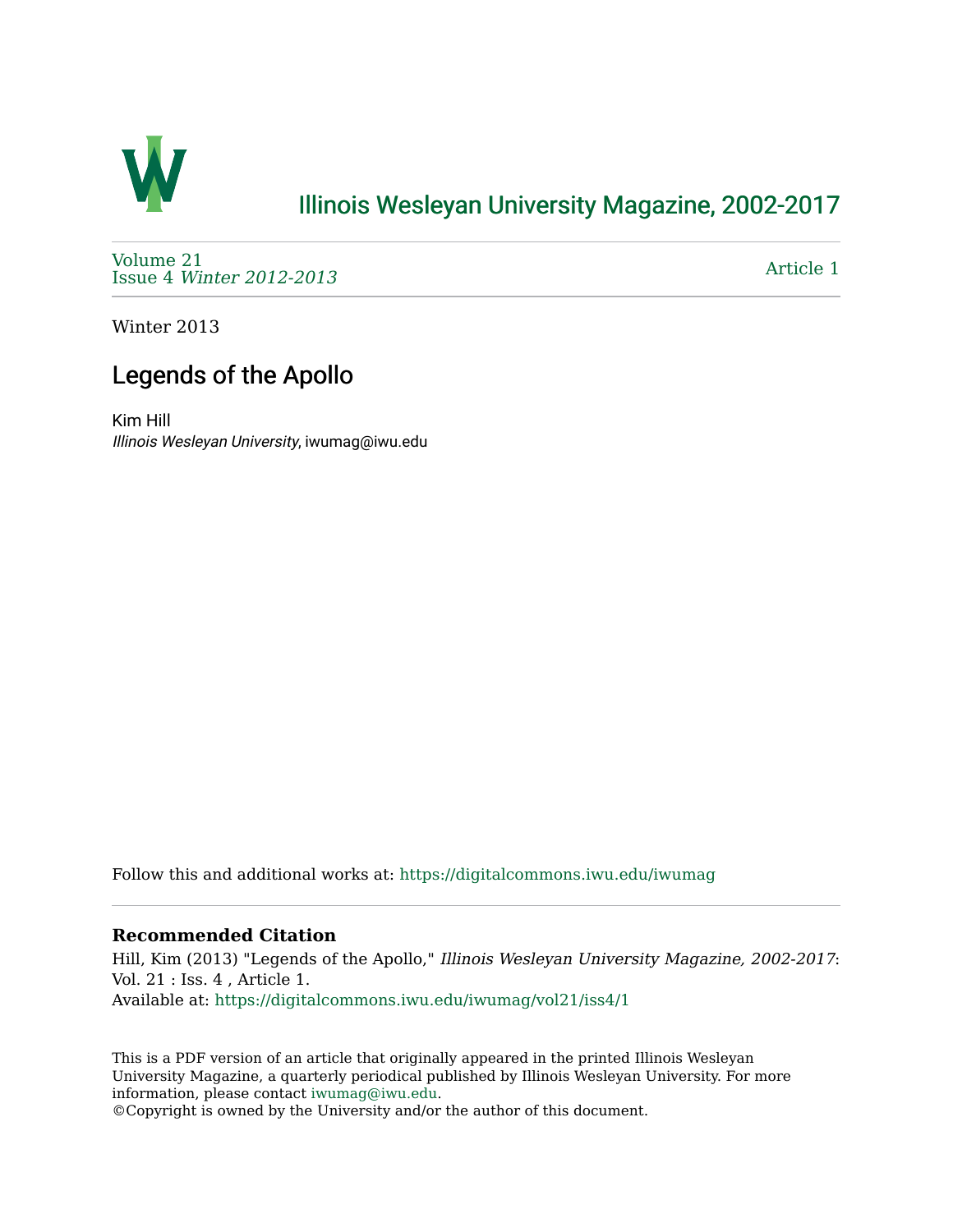

**For generations, the Apollos ruled as IWU's premier vocal ensemble.** 

## **By KIM HILL**

As their voices blended in the same layered harmonies that had made the Apollo Quartet a campus favorite for decades, it felt just like old times. Gliding through standards such as "Ride the Chariot," as well as a rousing rendition of "Alma Wesleyana," Apollo alumni who reunited for Homecoming 2012 won a standing ovation.

"We were just four guys out singing," says Bob Cummins '56, who participated in the reunion performance. "Singers like to sing, and if there is an audience and we get some applause, that's like icing on the cake."

For almost 70 years, male singing groups bearing the name of Apollo, the Greek god of music, thrived both on campus and across the state, even gaining national renown for their pioneering radio performances in the late 1920s and '30s. After the 1980s, the group gradually faded from Wesleyan's music scene, but its spirit lives on in exciting new student vocal groups that have emerged this past decade (click here to read the sidebar story).

The earliest records of the Apollo group's existence appear in the 1920s. As part of a trio of choirs supported by the University's School of Music, the all-male group, at that time, was comprised of up to 30 student singers. According to*Wesleyana* yearbooks from the era, the Apollo Club presented operas, provided vocal music for chapel services and performed at student events.

The first big moment in Apollo history came in 1929 when the club traveled to Chicago and became known as the first-ever college glee club to broadcast over the National Broadcasting Company's network of radio stations. "NBC estimated its audience at that time to be five million people," according to the Jan. 1, 1930, *Bulletin*, a publication sent to IWU alumni. Noting another performance by the group would be broadcast on Jan. 30, the *Bulletin* urged alumni to "bring someone else near the radio in order that you may interest them in your Alma Mater. We hope you will do this especially with prospective students."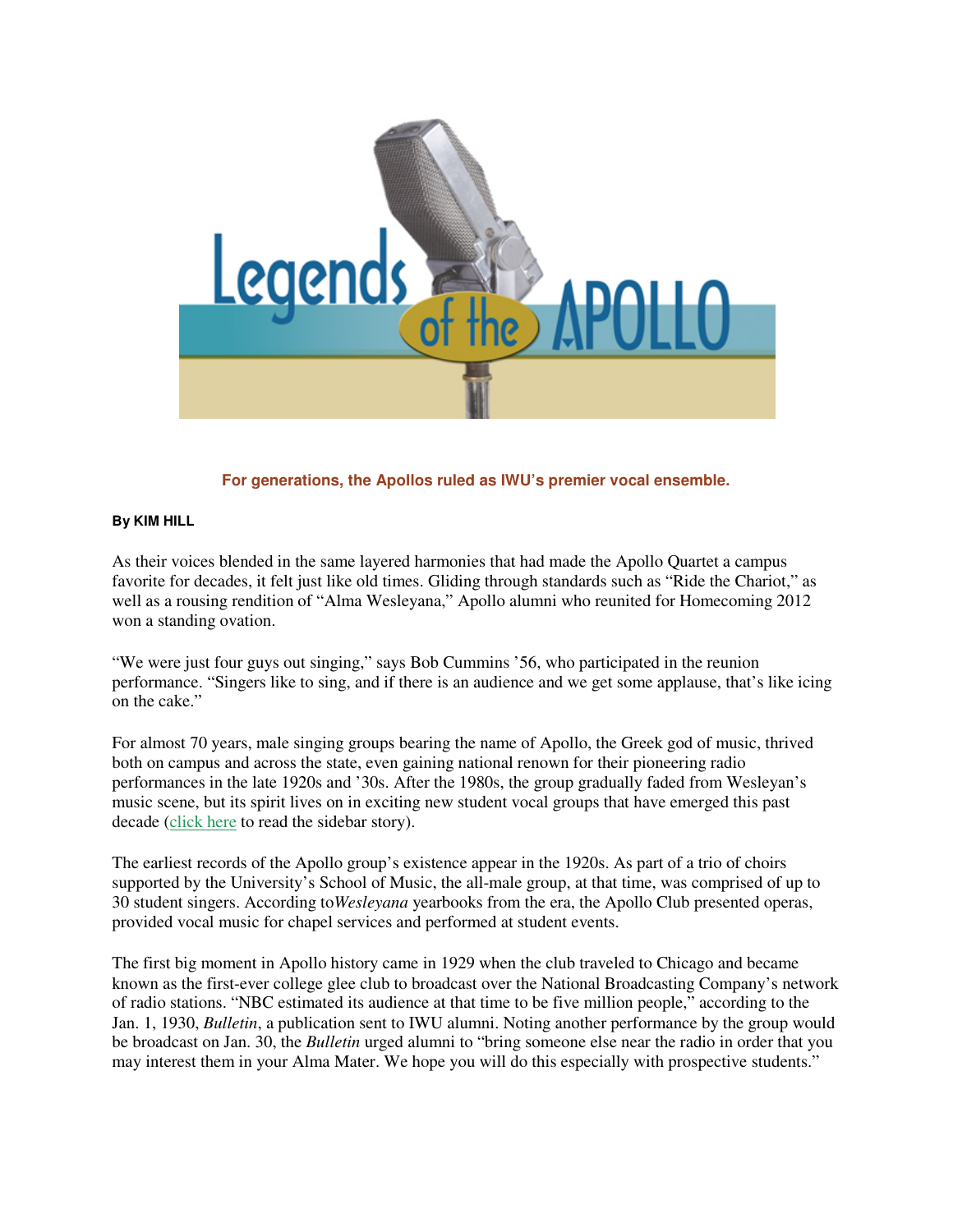

**The 1927 Wesleyana yearbook captured the Apollo Club before it became exclusively a quartet.**

This is possibly the first but definitely not the last time the Apollos were enlisted to help recruit future students. The group was quickly recognized as a public relations bonanza for the University. A *Bulletin* from January 1932 was breathless in its announcement of an upcoming broadcast over 46 NBC radio stations. "It is the greatest publicity stunt of the year for Wesleyan, and we are anxious that all our Alumni and friends are listening on that date." That same issue of the *Bulletin* also mentioned, for the first time, "an excellent quartet" that was a spin-off from the larger club.

Throughout the Depression years, both the Apollo Club and its quartet performed at numerous campus and alumni events. "The quartet has easily proved to be one of the most popular organizations on campus," proclaimed the 1937 *Wesleyana*. "Each member is a talented and outstanding musician." That same year the quartet toured the state, performing at churches, community clubs and high schools, according to the yearbook. Sometime during this same era, it appears the larger club was discontinued, leaving the quartet as sole bearer of the Apollo name.

A 1949 *Argus* article gave a retrospective of the quartet's early years, writing how the group "was sent on tour in an old touring car completely covered with Wesleyan stickers. It was during the seasons of '32 and '33 that the foursome, and accompanist Dwight Drexler '34, averaged 1,200 miles a week for a total of over 30,000 miles." Drexler went on to become a music professor, serving on the faculty until 1979.

Music professors Henry Charles and Frank Bohnhorst also sang with the quartet as students. Along with Drexler, they continued to provide inspiration for the group, as did Robert W. Cummins, an alumnus who sang with the Apollo Club in the 1920s. Cummins' son, Bob, was perhaps the first IWU student to succeed his father as an Apollo member.

"I knew my dad was a member of the Apollo Club because I had seen pictures all my life," Bob Cummins says. "When I was an Apollo, I had the feeling I was following, not in my dad's footsteps because his shoes were too big to fill, but in the sense of carrying on the tradition."

During Bob Guenzler's time with the quartet, the Apollos were associated with both the School of Music and the Admissions Office. It was Admissions that provided the perks each performer received: "a stipend of one-half tuition and a new suit," says Guenzler '53, who vividly recalls the double-breasted navy suit, red and white polka-dot tie and white buck shoes that served as his era's "performance uniform."

"Our class schedule was arranged so that we had at least one day during the week to be 'on the road,' and we were often scheduled for events on weekends," Guenzler says. Their gigs were primarily high school assemblies and performances for Methodist organizations. "We might even work in a noon appearance for a Kiwanis, Rotary or Lions Club in a town where we were doing a school program, with a free meal as a reward."

The free meal was also a staple at their many church appearances. "It was always ham, scalloped potatoes and green beans," Cummins says with a laugh. "I haven't eaten ham, scalloped potatoes or green beans since then."

In the early 1950s, Lee Short '44 took over leadership of the quartet. A music major at IWU, Short served briefly on the music faculty before being tapped by then-University President Merrill J. Holmes to serve as director of Admissions. Short immediately sought the help of the Apollo Quartet among his many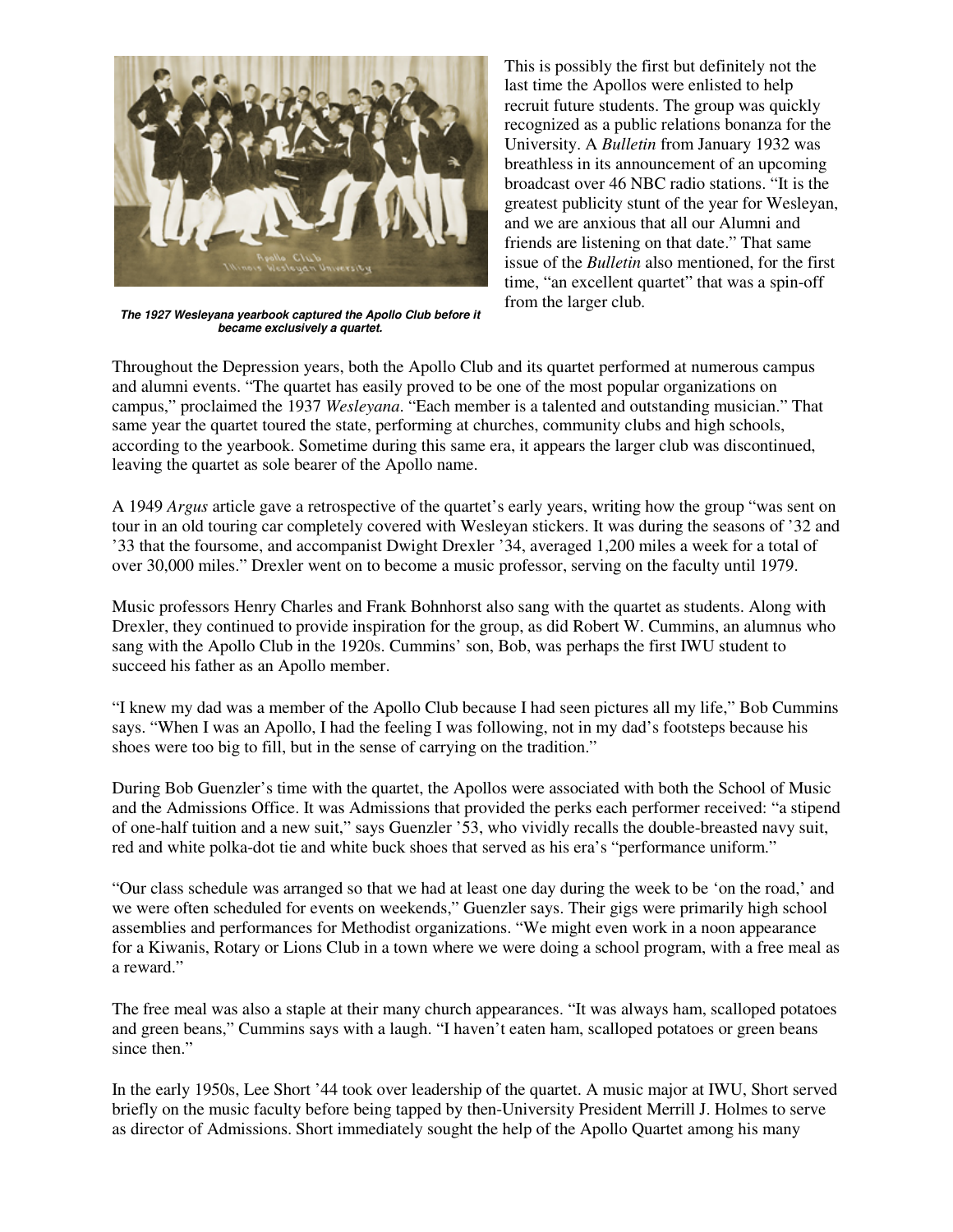efforts to improve enrollment, which had declined following the graduation of hundreds of veterans who had attended IWU on the G.I. Bill following World War II.

With Short at the wheel, the troupe took a three-day road trip each semester to sing and sign autographs at high school assemblies throughout Illinois. "The (high school) girls thought they were tremendous," says Short. "And the boys — well, they didn't like them very much," he adds with a chuckle.

Short ramped up the group's showmanship, according to Jim Stahly '62. In Cummins' day, the Apollo repertoire was all barbershop, all the time. Under Short's tutelage, the group still did barbershop but also sang show tunes and spirituals, with a little soft-shoe dancing and some jokes thrown in. "Lee had a big band background," Stahly says. "He knew we should open with a rouser, close with a rouser, and the ballads should come in the middle."



**The 1970-71 Apollo Quartet included, from left: Dave Anderson '71, Bob Small '72, Clarence Semmes '72, Randy Rocke '71 and accompanist Dale Miller '70 (not shown).**

While group members never took payment for their performances on behalf of the University, private gigs were a different matter. For \$25 (\$5 for each man), a hostess or committee chair could hire the group to perform at a bowling alley, social club or private birthday party. "We got so busy that to try to make it worth our while, we raised our fee to \$35 my senior year, but not without a lot of trepidation," Stahly recalls. "Some of us thought, 'We've done it now, no one will hire us.' We found it didn't matter that the price was \$10 more than it had been the year before, we stayed so busy. And we still ate a lot of chicken dinners."

During Stahly's senior year, that quartet was pegged to entertain troops stationed overseas (**see related story**). According to Roger Sheldon '64, Stahly's group was so busy getting ready for the overseas tour that a new generation of Apollos was recruited to fill their places earlier than usual. "We learned all new stuff so we were ready to sing as Apollos my junior year," says Sheldon. That material included show tunes such as "Till There Was You" and "Lida Rose" along with the sea shanty "The Keeper of the Eddystone Light" and even a cowboy-style "Ghost Riders in the Sky."

One song, however, remained a staple, no matter who was in the quartet. "We could do 'The Wesleyana Cheer Song' in four parts at the drop of a hat," Sheldon laughs.

In the late 1960s, the Apollos added "TV performers" to its collective resume, appearing on local stations in Illinois and Indiana. Lee York '56, who had become a member of the quartet with his friend Bob Cummins, accompanied them on a tour in October 1968 in his role as admissions counselor for IWU.

Outside the glare of publicity, the Apollos are fondly remembered by alumni of the era as an integral part of campus life. In the 1950s and '60s, they entertained at campus events such as the Mother's Day banquet and Dad's weekend, alumni dinners and the annual Greek variety shows.